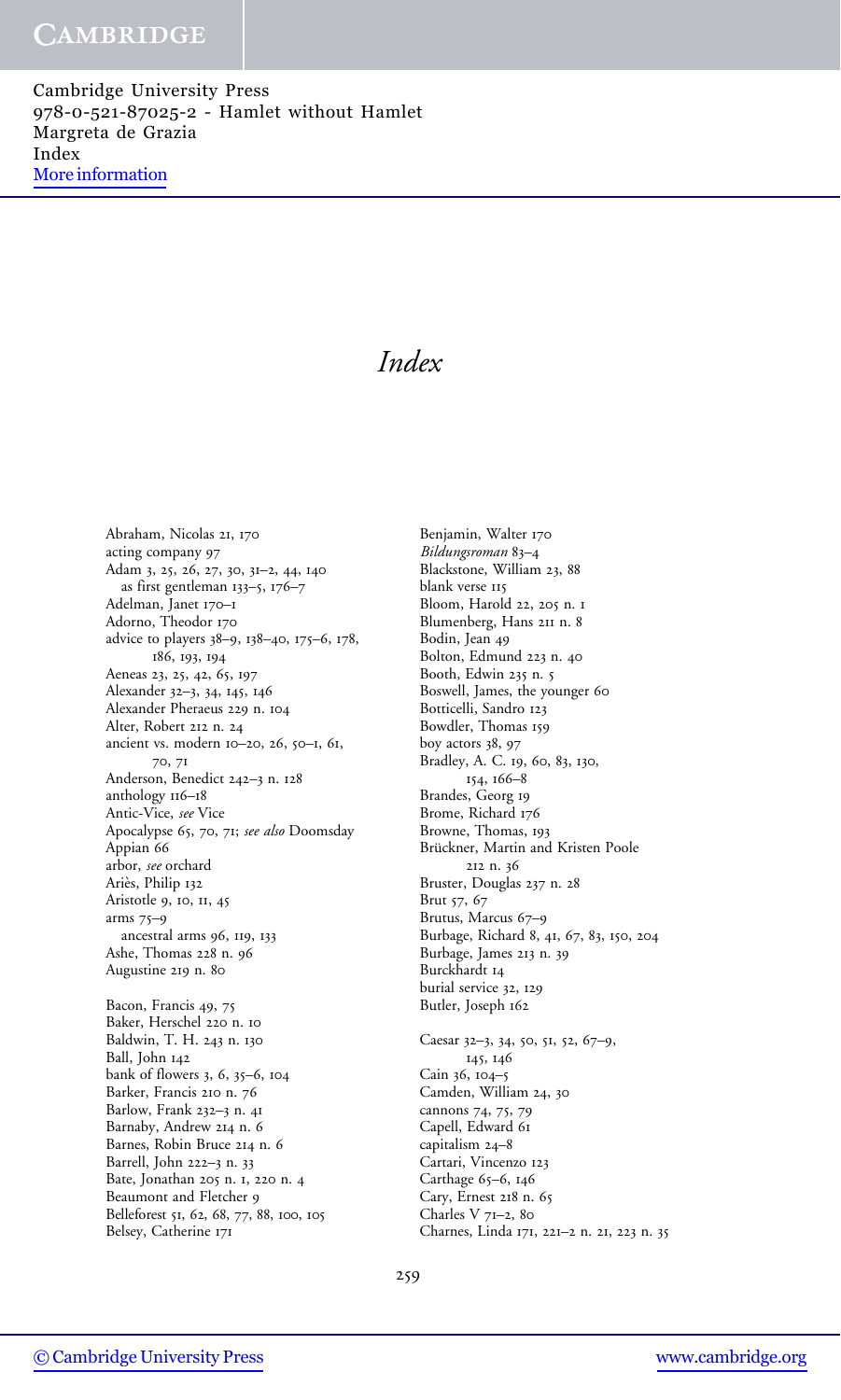Cambridge University Press 978-0-521-87025-2 - Hamlet without Hamlet Margreta de Grazia Index [More information](http://www.cambridge.org/0521870259)

chattel 35, 67 Christmas 71 chronology 55, 59–60 "chuff " 212 classical vs. Romantic 17 classics 9 Claudius as seedy 102 as usurper 88 cf. King Hamlet 76, 78 coronation of 87, 105 legitimacy as king proclaims Hamlet successor 86–8, 90–1, 219–20 n. 96 smiles of 181–2 suspicion of Hamlet 88, 89 wooing of Gertrude 105–6 Clown 1, see sexton clowns 40, 132, 135, 150, 175–80 Cohn, Norman 49, 232 n. 36 Coke, Edward, Sir 2, 43, 44, 83, 89 Coleridge, S. T. 12–17, 18, 43, 127–8, 163–6, 195 borrowings from Schlegel 163, 164, 166, 208 common law 87, 141–2 commonplaces, see precepts Conklin, Paul 40 consciousness 7, 9, 17–23, 43, 164–5 constitutional forms 84, 87–8, 118, 144–5; see also elective monarchy copia 197 Council 2, 86, 87–8, 105, 107 Cox, John 191, 241–2 n. 107 Crawford, Patricia M. 224 n. 55 Cressy, David 224 n. 58, 230 n. 13 Curtius, Ernst Robert 219 n. 81 Danegeld 63, 141 Daniel 71, 148-50, 214, 215; see also Four Monarchies Daniel, Samuel 57–9, 69, 71, 72, 74, 141 Davidson, Clifford 230 n. 6, 241 n. 104 Davies, Thomas 160 De Bry, Theodore 123 de Grazia, Margreta 206 n. 13, 207 n. 27, 216 n. 38, 233 n. 53 de Man, Paul 210 n. 75 death as Great Leveler 130–1, 145 as "fell sergeant" 200 death of father 81, 85, 114–19, 143, 144–5 decorum 102, 115–16, 173, 194–6 Degenhardt, Jane 215 n. 18 Dekker, Thomas 8, 131

### 260 Index

delay 5, 29, 80, 158–204 Delver, Goodman, see sexton Dennis, John, 207 n. 29 Der Bestrafte Brudermorde 212 n. 35, 235 n. 4, 239 n. 65 Derrida, Jacques 21–2, 170 Descartes, René 4, 29, 164-5 Dessen, Alan C. and Leslie, Thompson 228 n. 93, 240 n. 87 devils 41, 183, 188–94 Dido 65, 146 Diet at Worms 71, 72, 73 Diggers 133–4 Dionysius of Halicarnassus 218 dissolution of the monasteries 26–7 Dixon, George 231 n. 22 Doëring, Tobias 243 n. 142 Domesday Book 140–2, 146, 186 Doomsday 49–51, 71, 73, 81–2, 140 images of 188–9 Dowden, Edward 83 Dr. Akenside 152, 195 Drake, James 207 n. 26 Drake, Nathan 237 n. 33 Drayton, Michael 57 Dryden, John 10, 14 dumbshow, see Mousetrap play dynasty 36, 82, 119–26, 149, 156 Eagleton, Terry 22, 171 Earl of Essex 69, 75 Earl of Shaftesbury 207 Eastward Ho 8, 225 n. 60 Edwards, Phillip 235 n. 5 eighteenth-century critics 59–60, 81–2, 115, 151, 159–60, 165, 171–3, 176, 191, 194–5 see also epochal divides, 1800 elective monarchy 85–8, 106 electorate, see Council election 90–1, 105 Electra 11, 12, 17 Eliot, T. S. 108 Elsinore, guns of 74, 76 Emerson, Ralph Waldo 19 empire 24 ancient as precedent for modern 49–51 Carthage 65–6 Danish 82, 105 fall of 48–51, 65–7, 70, 71, 73–80 Four Ancient Empires 48–9 Four World Empires in Hegel 24 Holy Roman 71, 80 Inca 80 Norway 91 of capitalism 24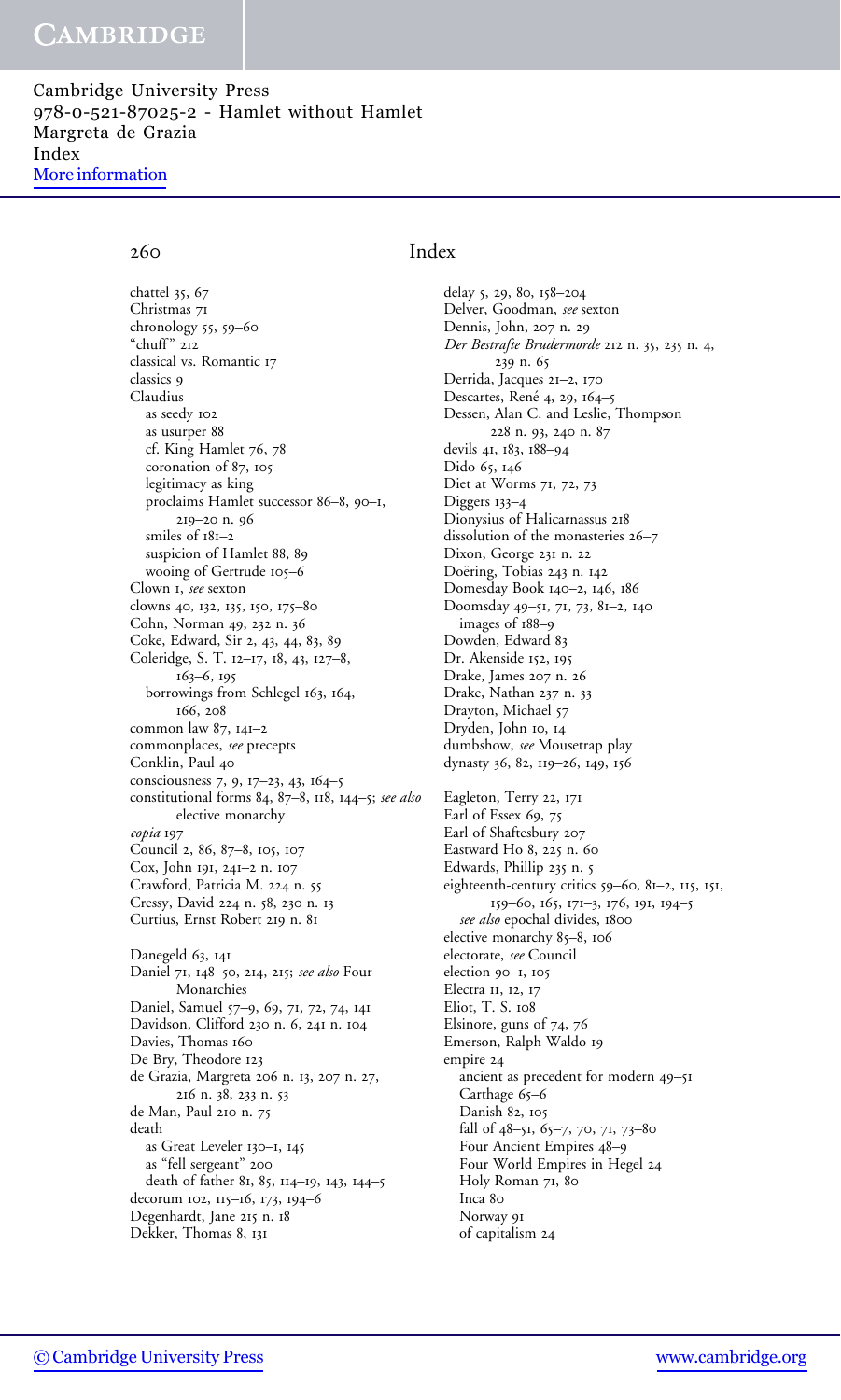Cambridge University Press 978-0-521-87025-2 - Hamlet without Hamlet Margreta de Grazia Index [More information](http://www.cambridge.org/0521870259)

### Index 261

of thought 24 Ottoman 50 rise and fall of 80 Roman 24, 70–1 strength of arms 75 see also Four Rules Empson, William 173–4, 205 n. 2, 209 n. 62 Engels, Friedrich 24 epochal divides 4, 25–8, 29, 74, 81 1066 57, 59, 60, 61, 63–5; see also Norman Conquest 1600 5, 16, 29, 57, 65, 140 1800 1, 4–5, 16, 18, 19, 22, 83, 114, 127, 164, 173, 209; see also eighteenth-century critics epochal figures 4, 29, 74 equivocation 40, 90, 138–40, 175 Erasmus 197 eschatology, see Apocalypse and Doomsday Eucharist 26, 72, 239 n. 61 Eusebius 71 Evelyn, John 9 Everett, Barbara 84 Everyman 202 Farnham, Willard 215 n. 25 Ferguson, Margaret 64, 225 n. 65 Fifth Kingdom 48–9, 72 Fifth Monarchy Men 48 First Folio 51–61 First Player 183 Fitz Nigel, Richard 233 n. 46 Fleming, Juliet 229 n. 103 floorboards, see stage floor Flora 122, 228–9 n. 102 florilegium, see anthology Foakes, Reginald 208 n. 48 Forman, Simon 55–6 Fortinbras 62, 75, 78–9, 91, 147 his army 37, 79 sketch of 234 n. 68 right to throne 78–9 strength in arms 75, 133 Fortune 50 Four Monarchies 46–50, 66, 70, 82 Four Rules 57–9, 62, 65, 80 Foxe, John 49, 56, 72, 217 n. 48, 241 n. 105 fratricide 36, 104–5, 150 Fratricide Punished, see Der Bestrafte Brudermorde Freud, Sigmund 19–20, 105–8, 154, 158, 168–9 Frye, Roland 224 n. 57, 231 n. 22, 234 n. 61 Fulbecke, William 69

G. Gervinus 209 n. 59 "gaingiving" 82 Garber, Marjorie 171

garden 35–6, 102, 104, 126 n. 1 Garrick, David 159, 176 Gascoigne, George 116 genealogical trees 119 generation, duration of 84–5, 98–100 generational turning-point 85, 97 Genesis 27, 31–2, 36, 43, 105, 147, 201–2, 212 n. 24, 221 n. 13, 243 n. 138 genre 52–61, 194 Gentleman, Francis 160, 195 Geoffrey of Monmouth 51–2, 66–7 German criticism 16–18; see Hegel and Schlegel Gertrude age of 101–2 appetite 100–2, 107–8, 167 as "objective correlative" 106, 108 as "imperial jointress" 105–7 as overblown garden 102 duration of mourning 100–1 jointure 105 Ghost acted by Shakespeare 41 allusions to 7–8 armor 30, 75, 143 as epochal 74 as portent 79 punctuality of 73–4 questionable shape 189 under stage 41–3 sketch of 214 n. 47 upstaging Hamlet 40–1 Gildon, Charles 12 Globe 38, 41, 185, 191 Godet, Gyles 66, 99 Godunov, Boris 45–8 Goethe, Johann Wolfgang von 83, 166 Goldberg, Jonathan 171 Goody, Jack 227 n. 80 Gothic 9 Granville-Barker, Harley 151 Grave-digger, see sexton Greenblatt, Stephen 171, 221 n. 20, 224–5 n. 58, 233 n. 52, 239 n. 61, n. 64, 241 n. 105, 242 n. 112 Greville, Fulke 57, 78 Grigson, Gregory 227–8 n. 91 groundlings 6, 42–3, 44 Guernsey, R. S. 233 n. 55 Guild Chapel, Stratford 131, 189–91 Guillory, John 171 Guillim, John 94 Gumbrecht, Hans Ulrich 208 n. 39 Gurr, Andrew212 n.30, 213 n.38, 226 n. 71, 236 n. 23 and Mariko, Ichikawa 212 n. 30, 231 n. 23 "Guyana" 80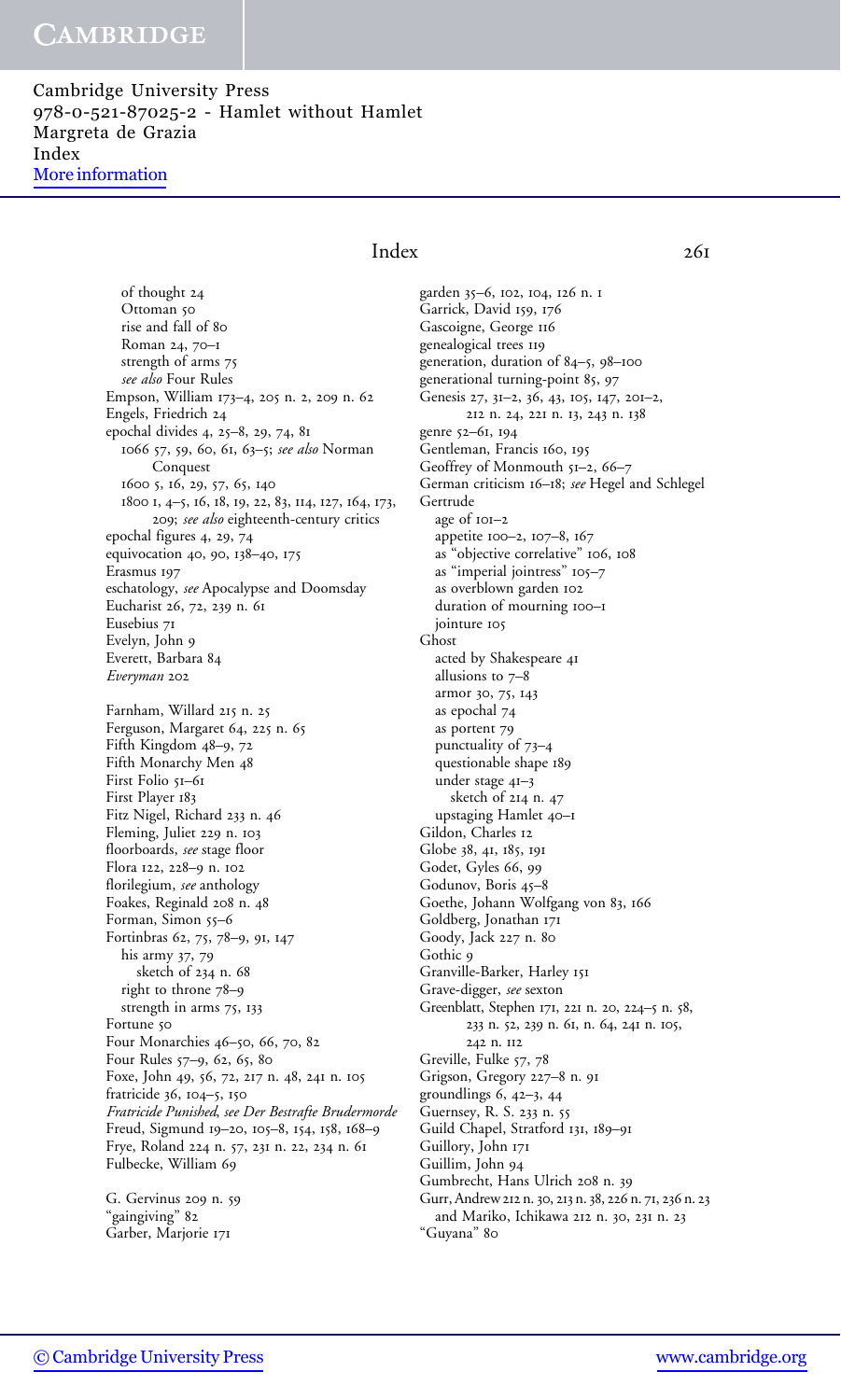Cambridge University Press 978-0-521-87025-2 - Hamlet without Hamlet Margreta de Grazia Index [More information](http://www.cambridge.org/0521870259)

Hadfield, Andrew 218 n. 76 Hall, Edward 133 Hall, Joseph 150 Hallam, Elizabeth M. 232 n. 40 Halliwell, J. O. 177 Halpern, Richard 171, 209 n. 68, 210 n. 74, 238 n. 49 Ham 98–9 Hamlet, see also Hamlet II: character as plot and fall of Boris Godunov 45–8 and Rape of Lucrece 69 as history 51, 61–73 as "tragedy of desire" 169–70 as "tragedy of thought" 163, 185 as modern vs. ancient play 9–15 cf. Electra 11-12 character and plot 3, 4, 11–13 closet scene 39, 50, 101–4, 225 contemporary allusions 7–9, 49 delay in plot 171–3, 240 end of 82, 196 England's role in 62–5, 73, 80, 141, 203 graveyard scene 32–8, 40, 71, 81–2, 129–57, 231 prayer scene 42, 158–61, 165, 166, 167, 168, 169, 173, 188, 193 premise of 1, 5, 204 Roman presence in 73 seventeenth-century allusions 40–1 sources 61 swearing scene 23, 40–3 title of quartos before 1676 61, 215 Hamlet I, see also Ghost custom of napping 77–8, 92, 104 exploits 75 neglect as father 91, 221–2 signet 143 soul of 191 unprepared for death 142–3 vs. King Claudius 75–6, 90 will of 98, 107 Hamlet II abstraction from plot 3–4, 12–13 age of 82–4, 98 ambiguity of expression 90, 181, 182–3, 184–5 and Delver 135–9 and Ham 98 and his mother's remarriage 100–4 and incest 107–8, 150 and Junius Brutus 67–9, 175, 218 and Marcus Brutus 67–9 and Prince Hal 218 and Theseus 160 antic disposition of 2, 8, 15–16, 39, 68, 89, 138, 153, 155, 156, 172, 181, 182–3 antics as dilation 173–5

### 262 Index

as brother to Laertes 150 as cuckold 107 as dispossessed 1, 5, 43, 106, 144 as fat 76–7 as footman 8, 225 as heir-apparent 77, 86–7 as methodical thinker 15–16 as modern 7, 17, 196, 204 as mole 28–9 as psychological 9, 15–17, 18, 19, 80, 153, 156, 160–4 as stepson 86–7, 105–8 at Ophelia's grave 148–50 birth of 81–2, 86, 98, 140 birthright 106, 143, 144 cf. Orestes 11–12, 17 character as plot 166–8 clothing 182, 194 clown-like 8–9, 138–9, 155, 158 death of 77, 91, 202–4 delay as character 164, 165–71 desire to damn 159, 188–94 diabolism 191–4 dying words 79, 91, 204 epochal role 4, 29, 43 expectation of succession 89, 156, 175 favorite speech 65–6 fingering of packet 182 grief at father's death 86–7 his loss 155–6 identification with highborn 137–40 insults 42, 139, 184, 186–7 leap 150–2, 234 like Laertes 39–40, 93, 126, 144–5, 156 like Lucianus 181–2, 188 like Vice 183–8, 196 meditation (contemptus mundi) 145-7 popularity based on antics 8 proleptic 19–22 reluctance to take up arms 76–7 Republican leanings 218 n. 76 rivalry with Laertes 148–50 satirical book 92 self-reference 2, 90, 139, 184, 186–7 soul 189–91 vs. Hostess Quickly 208 wordplay 175, 183–4 Hamnet 98 Hapgood, Robert 234 Harding, Vanessa 131–2 Harvey, Gabriel 8, 10, 69 Hazlitt, William 19, 185, 209 n. 58 Hecuba 6, 123–5, 149, 183, 229 Hegel 4, 17–18, 23–9, 43, 156, 166, 196 and fight-to-the-death 156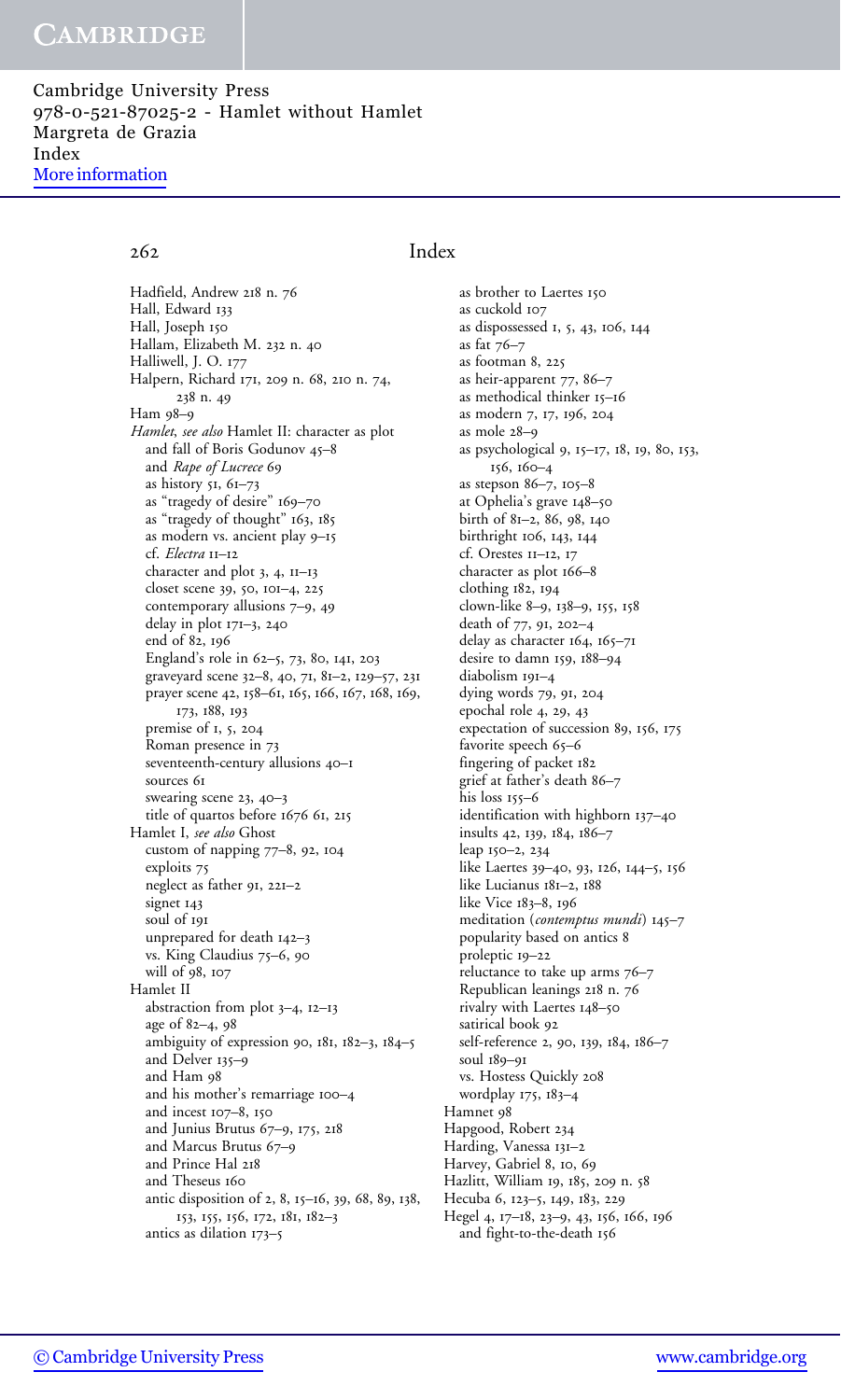Cambridge University Press 978-0-521-87025-2 - Hamlet without Hamlet Margreta de Grazia Index [More information](http://www.cambridge.org/0521870259)

> Held, Julius 228–9 n. 102 Helgerson, Richard 216 n. 33, 232 n. 32 Heminge, John 67 Henslowe's Diary 104 heraldry 81, 82, 94–7, 119, 134–5, 139 Herder, J. F. von 20 Herod 97 Herodotus 85 Heveningham family 119, 126 Heywood, Thomas 48, 65 Hill, Christopher 232 n. 33 history 48–52, 57–61 Hodge, Walter 214 n. 47, 234 n. 68 Holinshed, Raphael 55–9, 146 Holland, Peter 243 n. 143 Holstun, James 214 n. 6 Holy Land 25–6, 43 Homer 10, 223 n. 40 homonyms antic/antique 68 arms 230 n. 16 and army 133 Brut/Brute/Brutus 68 capital/capitol 67 cattle/chattel 67 Claudius 73 close/clothes 122 diseased/diseized 157 doom/domain 141 even 135 flowers 117 Fortinbras 75, 78–9 Delver 44, 133 gore 94–5 hair/heir/air 90, 116 hamlet 6, 44, 172 hide 35, 146 houses 71, 82, 133 Lamound/Lamord 64 Lucius 55-6 Marcellus 73 matter/mater 103 molelmoldlmould 3, 29-31 moor 33, 105 and *moralmoria* 174-5 plot 36 and plat 37, 116 purse 90, 182 rights/rites 79 rings 101 royal 42 "sole son," 34 son/sun 34, 87 sovereign 42

### Index 263

sullied/sallied/solid 33 union 91, 106 watch 74 weeds 3, 127 Honigmann, E. A. J. 217 n. 62, 222 n. 25 Horatio 73, 147, 223 n. 35 and ancient history 50-1, 70 and portents 79 as "antique Roman" 70 as confidant 90, 181 as scholar 21–2 synopsis of play 45, 202 honor 93–4, 96, 110, 111, 119 Horace, 9, 39 Hume, David 9, 160 Hunter, G. K. 227 n. 86 hypocrisy 162–3, 237 hysterica passio 116 Hystorie of Hamblet 33, 51, 61, 68, 172, 173, 213 n. 37 "impostume" 31, 78, 219 n. 90 incest 103, 107–8, 150, 227 n. 80 inheritance 1, 43, 77, 85–90, 143–5 "innovation" 70 interiority 1, 2, 5, 7, 9, 13, 17–22, 89, 164–5, 209 n. 62 interment 37, 131–2 invasion 49–50, 74–5, 80, 81–2, 87 of Britain 57–9, 60, 63; see also Norman Conquest and Four Rules Isaacs, Jacob 208 n. 48 James I 75, 222 n. 29, 227 n. 87 James, Heather 217 n. 56 Jameson, Fredric 208 n. 39 Jardine, Lisa 106–7, 225 n. 63, 226 n. 78 and Anthony Grafton 218 n. 75 Jenkins, Harold on Brut/brute 217 n. 60 on Danegeld 233 n. 43 on Der Bestrafte Brudermord 71, 212 n. 35 on Gertrude as "imperial jointress" 226 n. 74 on Hamlet and the stage Vice 188 on Hamlet's delay 171 on Hamlet's dishabille 212 n. 28 on "Hamlet, the Dane" 148–9 on "late innovation" 219 n. 77 on Ophelia's flowers 228 n. 98 and songs 231 n. 29 on precepts 233 n. 56 on "thirty years" 220 n. 10 on the ubiquity of God and devil 213 n. 44 on Ur-Hamlet 205 n. 2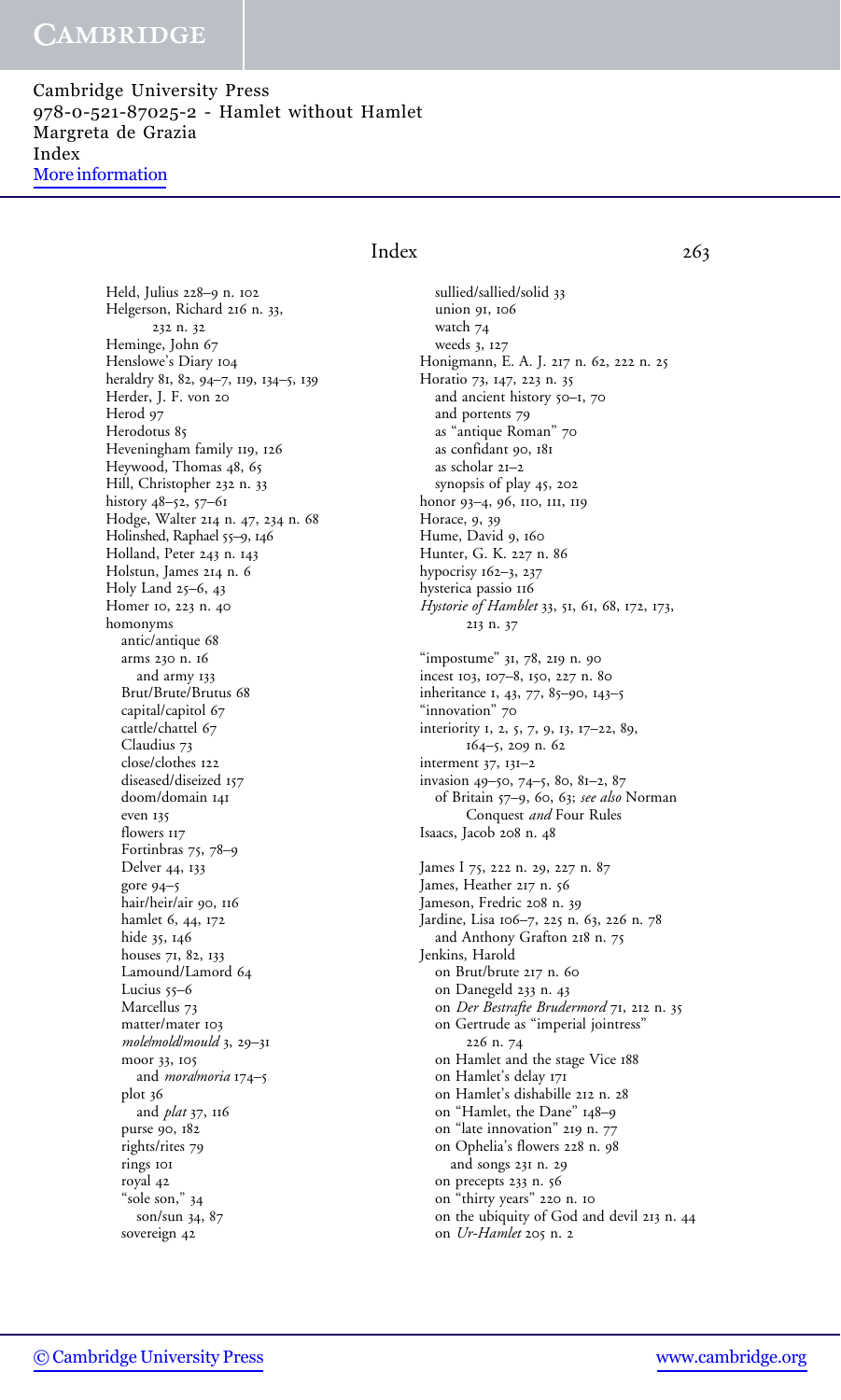Cambridge University Press 978-0-521-87025-2 - Hamlet without Hamlet Margreta de Grazia Index [More information](http://www.cambridge.org/0521870259)

### Jepthah's daughter 10, 125–6, 198 Joachim of Flora 220–1 n. 10 Johnson, Samuel 9, 152, 159, 164, 172, 194, 231–2 n. 31 Jones, Ann Rosalind and Peter Stallybrass 143 Jones, Ernest 108, 154, 165, 168 Jonson, Ben 8, 10, 60–1, 117 1616 Folio 55, 60–1, 230 n. 16 Jonson, Chapman and Marston 225 n. 60 Jorgensen, Paul A. 219 n. 90 Judgment Day 142, 200–1 see also Second Coming, Apocalypse, Doomsday Kant, Immanuel 13, 16, 18, 29 Kempe, Will 150, 180 Kermode, Frank 220–1 n. 10, 242–3 n. 128 Kerrigan, John 238 n. 58 Kerrigan, William 208 n. 49, 209 n. 62 Kewes, Paulina 215 n. 22 Kieffer, Frederick 228–9 n. 102 King Nebuchadnezzar's dream 48 Klein, Lisa 228 n. 97 Knapp, Jeffrey 66 "knave" 232 n. 33 Knutson, Roslyn Lander 224 n. 49 Koselleck, Reinhart 215 n. 16 Lacan, Jacques 20–1, 154–6, 169–70, 210 n. 69 Laertes 92–6 leap into the grave 39, 148–9 like Hamlet 126, 144, 145, 156 like Ophelia 118–19 precepts to Ophelia 92–3, 109–10 revenge 192–3, 198 rivalry with Hamlet 39–40, 145, 148–50 Lamb, Charles 185 land 23, 43, 223 n. 38, 224 n. 53, 226 n. 76 annexing of 81–2 churchyard 131–2 conflict over 2–3, 38, 43, 126, 130, 143, 145 consecrated ground 37–8, 130 dissolution of ties to 25–7 enclosure 27 land and law 141–2, 146–7 measurement of 35, 146 names and 43–4, 132–3, 147–8, 186–7 of acting company 213 n. 39 "patch of ground" 37, 78, 147 "pit of clay" 37, 129 transfer of 146 Last Things 82, 129–30, 140, 142 Latinate names 73 Laud, Archbishop William 201

### 264 Index

lawyer 141–2 Le Moyne, Jacques 123, 125 leaping 150 Lee, John 209 n. 62 Lennox, Charlotte 194 Leroy, Louis 49–50 Lessingham, Jane 122 Levin, Harry 64, 229, 104 Lévinas 170 Littleton's Tenures 44, 141-2 Livy 68, 69, 175 Lodge, Thomas 173 Low, Anthony 221 n. 17 Lucan 68, 70 Lucianus 180–1 Lucretius 30 Lupton, Julia Reinhard and Kenneth Reinhard, 210 n. 69, 221 n. 20 lute 116, 119 Luther, Martin 4, 18, 25, 49, 72, 80 Lynch, Jack 206 n. 15 Lyons, Bridget Gellert 229 n. 102 Machiavelli 4, 68, 75, 81, 84 Mackenzie, Henry 12, 153 Maguire, Laurie 240 n. 87 Maitland, Frederic William 232 n. 40, 233 n. 57 Mallin, Eric 222 n. 29, 223 n. 35, 226 n. 78, n. 79 Malone, Edmond 60, 61, 160 Manningham, John 41 Marcus, Leah 216 n. 42, 239 n. 65, 240 n. 86 Marlowe, Christopher 234 n. 59 marriage 86, 87, 100, 106–8, 148 remarriage 2, 106–8 Marston, John 192 Marx, Karl 4, 24–8, 43, 211 n. 8 inversion of Hegel 24, 26 Mason, William 160 Masten, Jeffrey 223 n. 35 Maus, Katharine Eisaman 237 n. 27 McGinn, Bernard 232 n. 36 McGinn, Donald Joseph 213 n. 38 McMullan, Gordon 216 n. 33 meantime 174–5, 196–202 medieval 25–6, 27, 28 menses 100–1 Meres, Francis 52–4 metatheatricality 174 Millais, Sir John Everett 127–8 Miller, David Lee 223–4 n. 43 Mills, John A. 206 n. 13 Mills, John S. 241 n. 95 Milton, John 52, 201 Minsheu, John 44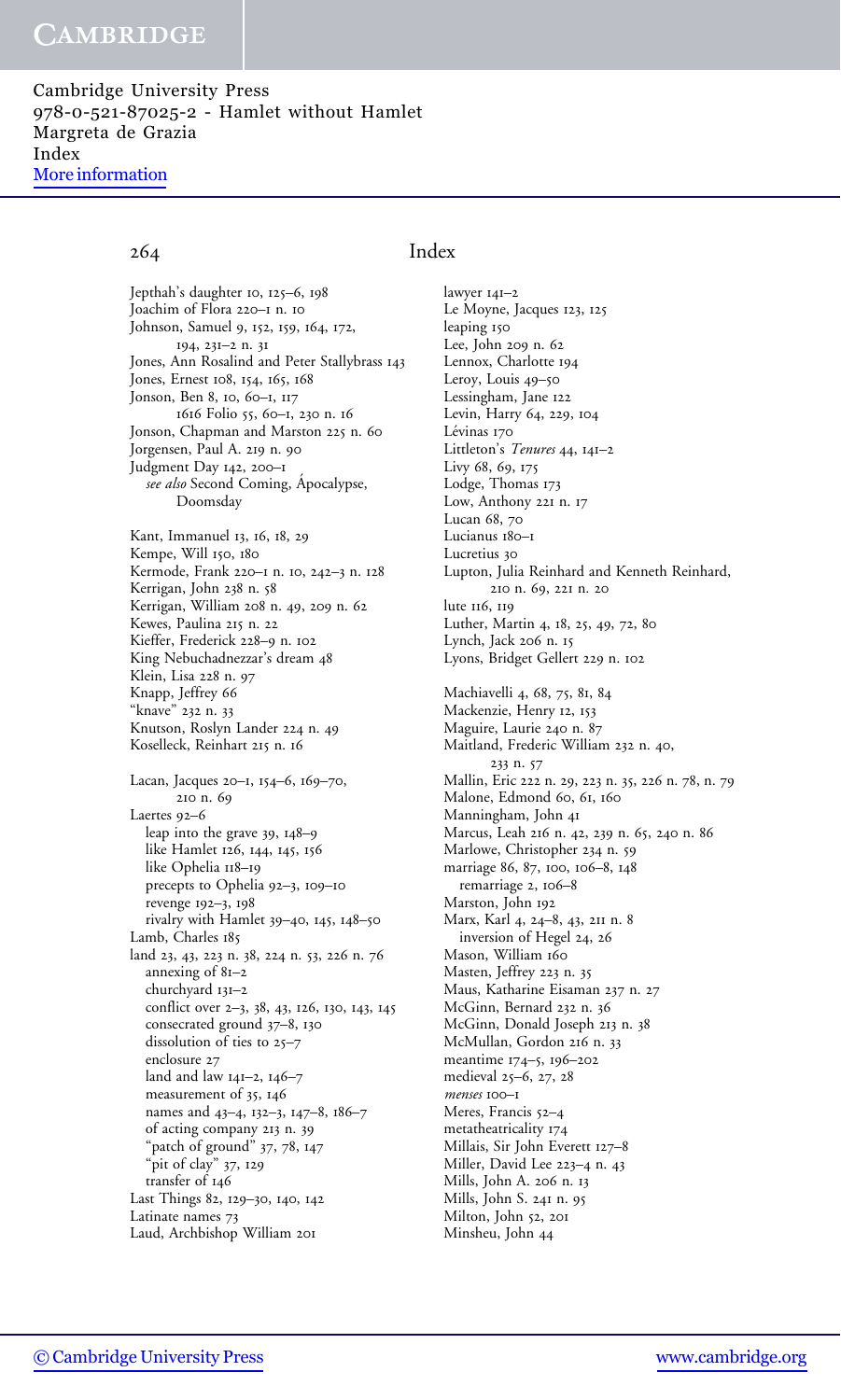Cambridge University Press 978-0-521-87025-2 - Hamlet without Hamlet Margreta de Grazia Index [More information](http://www.cambridge.org/0521870259)

### Index 265

Mirror for Magistrates 66 modern 10–18, 22 modern age 25, 26, 28, 43 mole 23–9 "vicious mole" 30–1 and world history 28, 29, 43 as break with the past 26–7 as coal-miner 24, 30 as Hamlet 28–9 as Hamlet's father 42, 43, 184 as revolution 211 n. 8 as spirit of consciousness 23 as teleology 26, 29 interchangeable with mold and mould 3, 6, 29–31, 43 velocity of 27 Mommsen, Theodor Ernst 219 n. 80 Montrose, Louis Adrian 221 n. 16, 227 n. 85 Mossner, Ernest, 236 n. 24 "mother" 31, 103 mountains 39, 97, 105, 148, 226 n. 72 mountebank 127 mourning 86, 100–1, 123–5 Mousetrap play 36, 71, 91, 97, 104, 127, 175, 188 Mullaney, Steven 90, 221 n. 20, 223 n. 37, 232 n. 35 Munday, Anthony 49 Murder of Gonzago, see Mousetrap play Nashe, Thomas 173 Neill, Michael 103, 108, 215 n. 21, 229 n. 5, 243 n. 141 Nelson, Robert 207 n. 36 neo-classicism 11, 14, 194 Nero 102–3, 197 Nietzsche 170 Niobe 3, 6, 123–5, 149 Norbrook, David 218 n. 71, 221 n. 19 Norman Conquest 55–6, 63–5, 72, 73, 80, 139, 140, 142; see also epochal divides Norman horseman 63-4, 82 Normandy 63–4 Nyquist, Mary 226 n. 71 obscenity 101, 113, 115–16, 139, 140 "long purples" 115 Oedipal complex 19–20, 108, 154, 168–9 Oedipus 11, 20 old-fashioned 7–9

Ophelia as fairy isle 127–8 as flower 108–10, 113, 145 as flowerbed 34, 126 burial of 32, 39–40, 118, 130, 148–50 drowning 119–23, 127–8, 199 father's death 113–19

fertility 34, 100 flowers 116–28, 145, 148 flower-strewn corpse 123, 145, 156 grave 37–8, 129–30, 145, 148–50, 154–5 lap 104, 116 like Laertes 118-19 madness 113–14, 153–4 mind 115, 112–13, 116–18 Pict daughter 123, 125 songs 114–16, 119, 199 undoing of 115, 118–19, 122–8 virginity 108–12, 148 orchard 212, see also garden Orestes 11–12, 20 Orgel, Stephen 55, 67 Osric 34, 147 Ovid 30, 123 parchment 35, 146 Park, Katharine 103, 225 n. 68 Parker, John 242 n. 111, 218 n. 79 Parker, Patricia 174, 212 n. 29, 220 n. 98, 224 n. 53, 226 n. 73, 228 n. 100, 234 n. 60, 240 n. 78, 79 parliament, see Council Paster, Gail Kern 103, 212 n. 23 pathology 19, 167, 196 patrimony 81, 96, 98 patronymic 1, 86, 98, 143 Patterson, Annabel 83, 218 n. 78, 230 n. 15, 231 n. 29, n. 30, 232 n. 39 pax Romana 71 Percy, William 226 n. 71 persons and land 3, 6, 31–2, 34, 43–4, 147 "sullied flesh" 33 Adam and *adamath* (clay) 31-2, 44 Crown and peasant 132, 186 contraction at death 34–5, 146 dermatology and topography 30–1, 149 deracination 26–8 emperors and empires 51 flesh and clay 33–4, 146 Hamlet and kingdom 2 king and kingdom 52 return to dust 25, 26, 32–4 "quintessence of dust" 33 self-extension through land 34, 37, 147 villein 186 Philaster 213 n. 38 Philomela 115 Plat, Hugh 116 Pliny 67 plot 12–13, 35–7, 172–3 Plutarch 30, 67, 70, 149 Pocock, J. G. A. 221 n. 12, 233 n. 44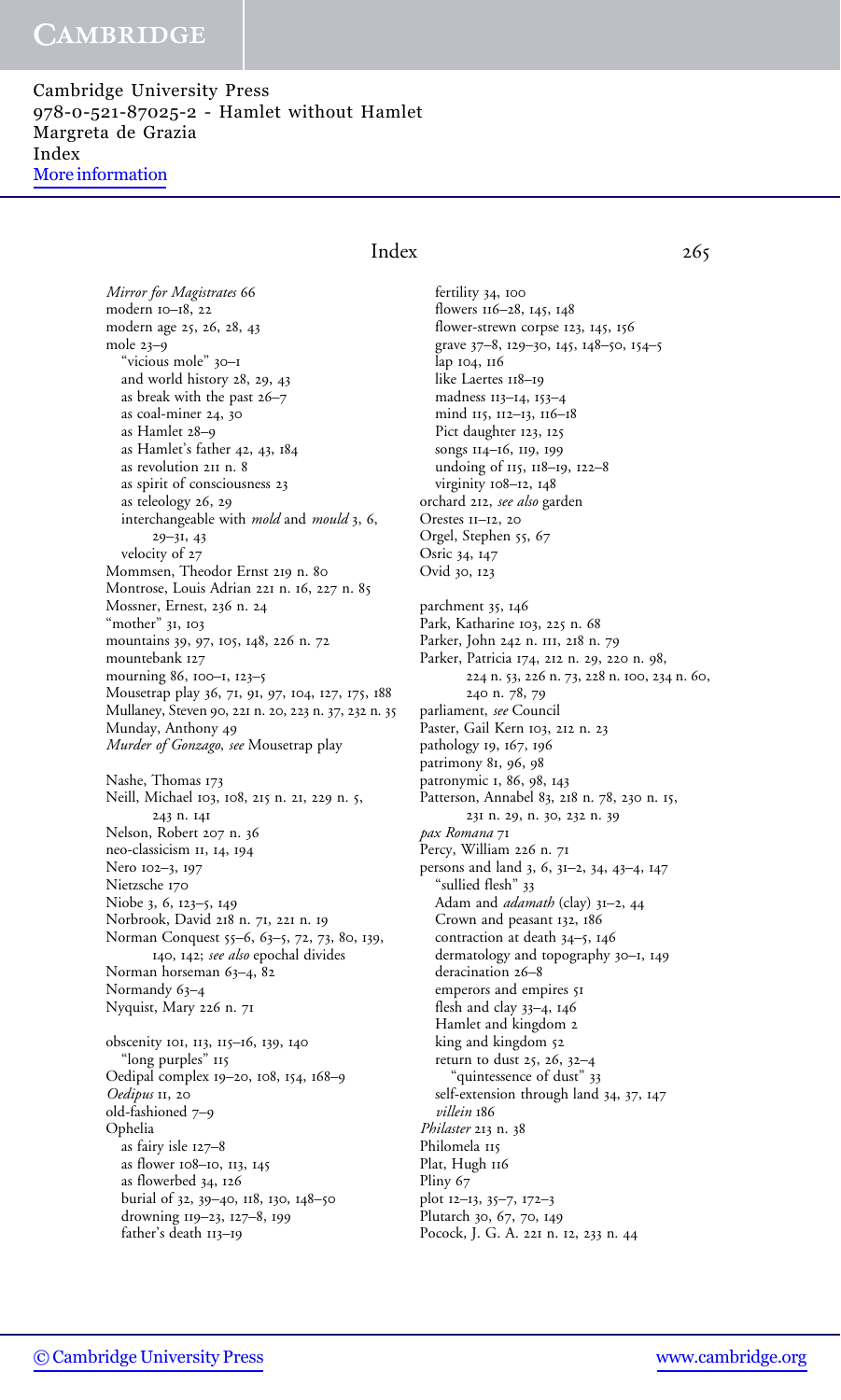Cambridge University Press 978-0-521-87025-2 - Hamlet without Hamlet Margreta de Grazia Index [More information](http://www.cambridge.org/0521870259)

Polonius 92 burial of 21, 93, 96–7, 119, 144 grave 119 precepts to Ophelia 109–12, 114–18 precepts to Laertes 111–12, 144 Polybius 84 Pope, Alexander 9, 10, 11, 59, 61 posy, see anthology precepts 7, 92–4, 109–18, 177–8, 198 Preiss, Richard 240 n. 82 Priam 52, 65 "Priam's slaughter" 65–9, 183, 187, 197–8 primitive accumulation 4, 24, 26–7, 43 primogeniture 85–8 prodigies 50, 61, 70–1 Prometheus 30 Prosser, Eleanor 236 n. 12 protoevangelum 201–2 Prynne, William 162 psychoanalysis 19–21, 168–70 see also unconscious psychology 5, 15–16, 18, 80, 89, 152, 160–5, 193, 196 Purgatory 192 "pursy" 219 n. 94 Pyrrhus 65, 93–4, 187, 192, 195, 197–8 "Pyrrhus' pause" 198, 201 Pye, Christopher 243 n. 135 Queen Elizabeth I 49, 88, 222 n. 29, 226 n. 72, 232 n. 40 Prayer Book 130 reign of  $56, 88$ question of delay 158, 170–1 Quilligan, Maureen 227 n. 80 Rabate´, Jean-Michel 210 n. 69, 238 n. 49 Raleigh, Sir Walter 31, 48–9, 50, 66, 98, 106, 107

Reformation 18, 25–8, 43, 49, 72, 170, 171, 193 regicide 66, 67, 68, 69–70 Reid, Thomas 160 Republicanism 218 n. 76 revenge 7, 21, 93–4, 96, 170, 192–3, 196–8 revolution 26, 27–8, 49, 137 Richardson, William 12, 153, 162, 195 Ritson, Joseph 160 Robertson, Thomas 160, 195 Roman Republic 68–9 Romantic 14–15, 18 Rome 23, 50, 64, 65–6 Rowe, Nicholas 10, 11, 41, 151 running mad 8–9, 39, 97, 150, 183

salvational history 27, 73, 201 Sawday, Jonathan 225 n. 67 Saxo 19, 33, 51, 52, 61, 62, 88, 100, 172

### 266 Index

Scarlett, Robert 134–5 Schlegel 16, 20, 163, 164, 166 Scipio Africanus 66 Scoloker, Anthony 8 Scripture 84; see also Genesis Second Coming 140, 203; see also Apocalypse, Doomsday, Last Judgment secrets 2, 89, 108, 163, 200 Segar, William 224 n. 44 self-deceit 161–5, 237 n. 33 sententiae, see precepts sexton 37, 81, 130, 176–7, 230 n. 15 as "absolute" 138 aggression of 137 class antagonism 130, 133–6, "great folk" 130–1, 133 parrying with Hamlet 135–9, 140 riddling 176–7 self-entitlement 133–6 song 135–6, 194, 231 n. 29 Shakespeare, John 242 n. 122 Shakespeare, William African nature of 14 ahead of his time 1 as "Romantic" poet 14–15 as break with the past 14–15 as classic 10 as Ghost 41 as ignorant of ancients 10–11 as methodical 15 as modern vs. ancient author 10–12 as William the Conqueror 41 cf. Sophocles 11–14 excelling in tragedy and comedy 52–4 his plots  $II$ –13 psychological genius 15 superior characterization 11-12 use of "modern" 206–7 n. 22 Shakespeare, editions Q1 (1603) 34, 36, 39, 70, 80, 87, 98, 101, 116, 119, 130, 135, 137, 139, 143, 147, 151, 178–9, 187, 200, 220 n. 98 First Folio 52–61 1676 Quarto 51, 159 1718 Hugh-Wilkes 61–2 1793 Johnson/Steevens 229 n. 4 Bell's Edition 228 n. 101 1821 Boswell/Malone 60, 160, 164, 207–8 n. 38, 222 n. 24 1877 Variorum Hamlet 153 Norton Shakespeare 60 Shakespeare, works 1 Henry IV 54, 208 n. 50 1 Henry VI 60, 215 n. 21 2 Henry VI 62